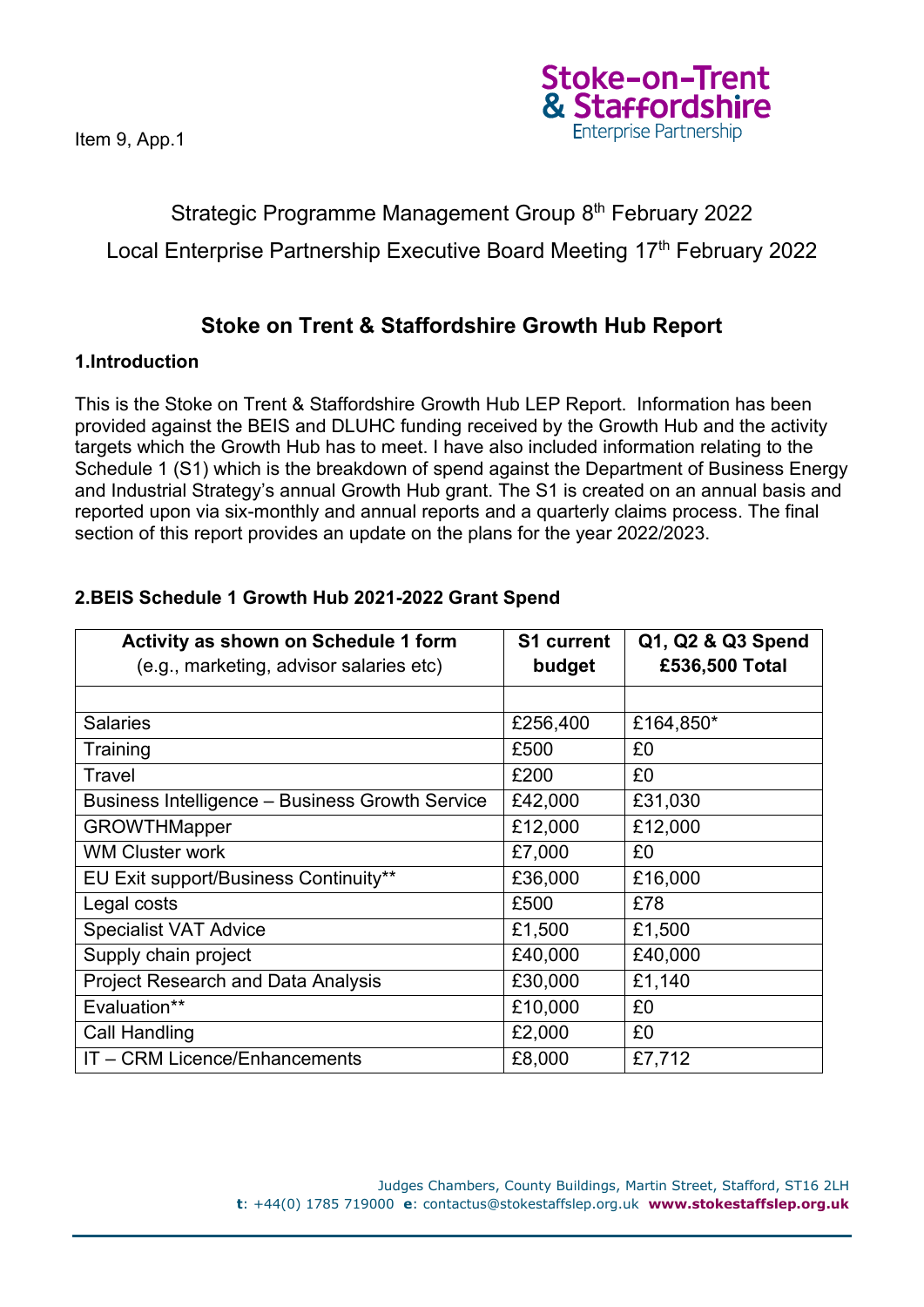# Stoke-on-Trent<br>& Staffordshire

Item 9, App.1

| IT - Helpline Provision                     | £40,000  | £30,034  |
|---------------------------------------------|----------|----------|
| $IT - Website***$                           | £5,500   | £0       |
| MINT/FAME Database***                       | £12,000  | £0       |
| <b>Event Partnering/promotion</b>           | £6,000   | £4,000   |
| <b>Promotional activities</b>               | £2,000   | £430     |
| High Growth digital marketing campaign      | £6,000   | £5,600   |
| Events                                      | £6,000   | £3,150   |
| Business support workshops/clinics/webinars | £5,000   | £3,090   |
| Advertising and PR                          | £5,000   | £1,390   |
| Printing/stationery                         | £400     | £0       |
| Mailchimp                                   | £800     | £430     |
| Zoom subscription                           | £1,000   | £839     |
| Hootsuite                                   | £700     | £468     |
|                                             |          |          |
| <b>Total Spend at end of Q3</b>             | £536,500 | £323,741 |

#### **Notes:**

- \*This excludes £23,676 Q3 SCC Salary charge that went through on 06/01/22 (Q4) \*\*Business continuity planning underway for Q4 spend \*\*\*Annual contracts planned for Q4
- Project Research and Data Analysis commissioned studies committed to the value of £25,650 in Q4
- Cluster Work £1500 went through after 31<sup>st</sup> December
- Increased marketing, promotional activities and advertising planned for Q4

#### **Grand totals spend to date (12.01.22): £399,774. No indication of any grant underspend to be reported.**

#### **3.BEIS Key Performance Indicators – Position as at 31st December 2021.**

| <b>Indicator</b>                                                                                                                       | <b>Local KPIs</b><br>(where set by<br>the LEP) | <b>Current Total</b><br>1 April 2021 -<br>31 December<br>2021 |
|----------------------------------------------------------------------------------------------------------------------------------------|------------------------------------------------|---------------------------------------------------------------|
| Number of businesses that have received<br>'light touch' triage, information and/or<br>signposting support (excluding website traffic) | $1,000$ (unique<br>businesses)                 | 2,116                                                         |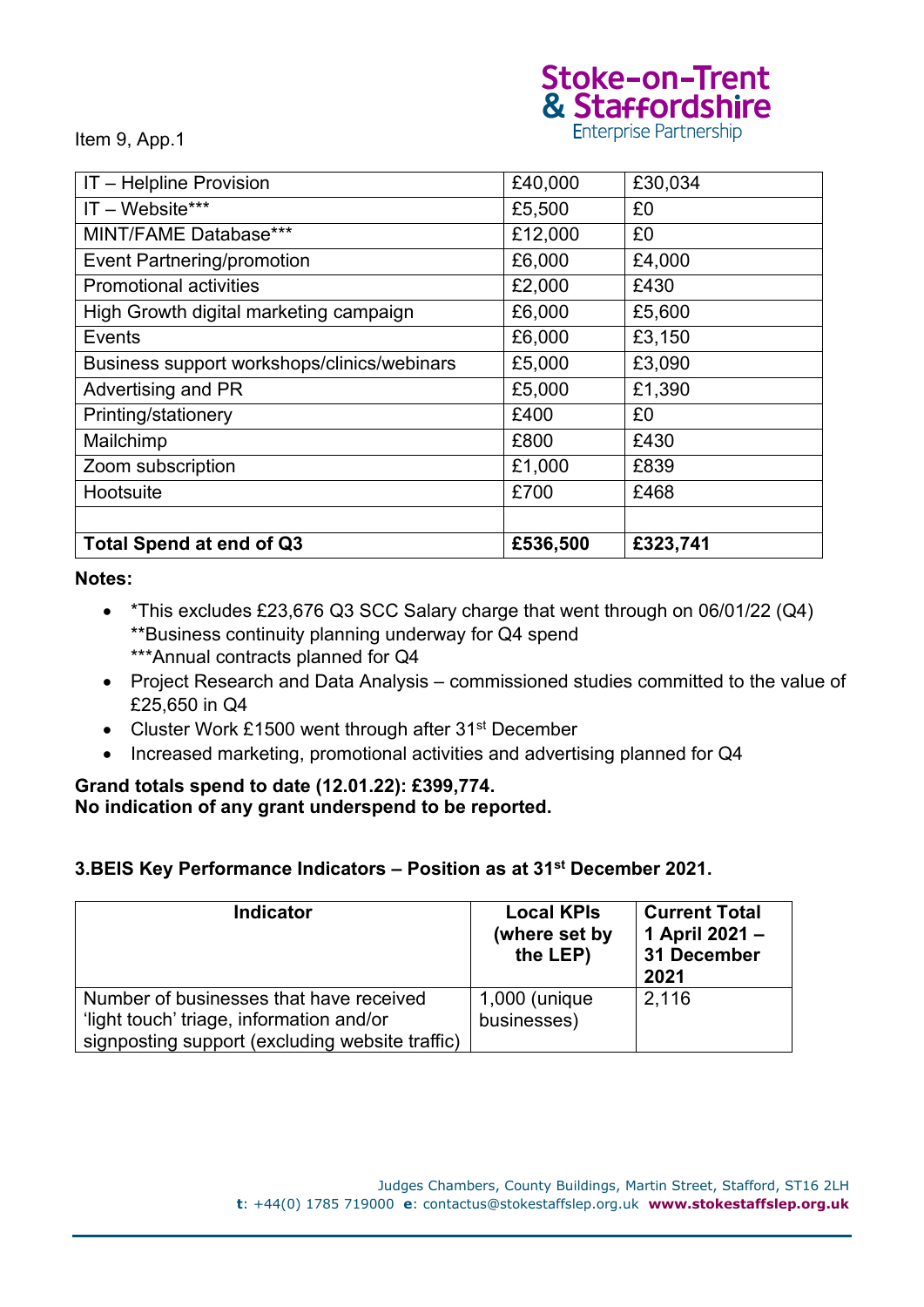# Stoke-on-Trent<br>& Staffordshire<br>Enterprise Partnership

Item 9, App.1

| Number of individuals <sup>1</sup> that have received<br>'light touch' triage, information and/or<br>signposting support (excluding website traffic)                    | N/A | 348    |
|-------------------------------------------------------------------------------------------------------------------------------------------------------------------------|-----|--------|
| Total number of unique visitors to Growth Hub<br>website                                                                                                                | N/A | 10,903 |
| Number of businesses receiving 'medium<br>intensity' information, diagnostic and<br>brokerage support                                                                   | 250 | 488    |
| Number of businesses receiving 'high<br>intensity' support e.g., account management /<br>intensive support directly provided by the Hub<br>or partner organisation      | 50  | 44     |
| Number of businesses receiving 'Medium'<br>and 'High intensity' support that, have the<br>opportunity, ambition and greatest potential to<br>grow (including Scale-Ups) | N/A | 55     |
| Total number of individuals who been helped<br>to start a business                                                                                                      | 200 | 348    |
| Number of businesses referred to a<br>mentoring programme (combined figure for<br>'Medium' and 'High' intensity interventions<br>only)                                  | 200 | 201    |
| Number of businesses referred to a skills or<br>training programme (combined figure for<br>'Medium' and 'High' intensity interventions<br>only)                         | 200 | 185    |
| Number of businesses referred to a finance<br>and/or funding programme (combined figure<br>for 'Medium' and 'High' intensity interventions<br>only)                     | 300 | 398    |
| Number of businesses referred to an<br>innovation and/or R&D programme<br>(combined figure for 'Medium' and 'High'<br>intensity interventions only).                    | N/A | 38     |
| Number of referrals to an export/import<br>support programme (e.g., DIT) (combined<br>figure for 'Medium' and 'High' intensity<br>interventions only).                  | N/A | 11     |

 $1$  Number of businesses and individuals are both required as (for example) several individuals from the same business may attend an event.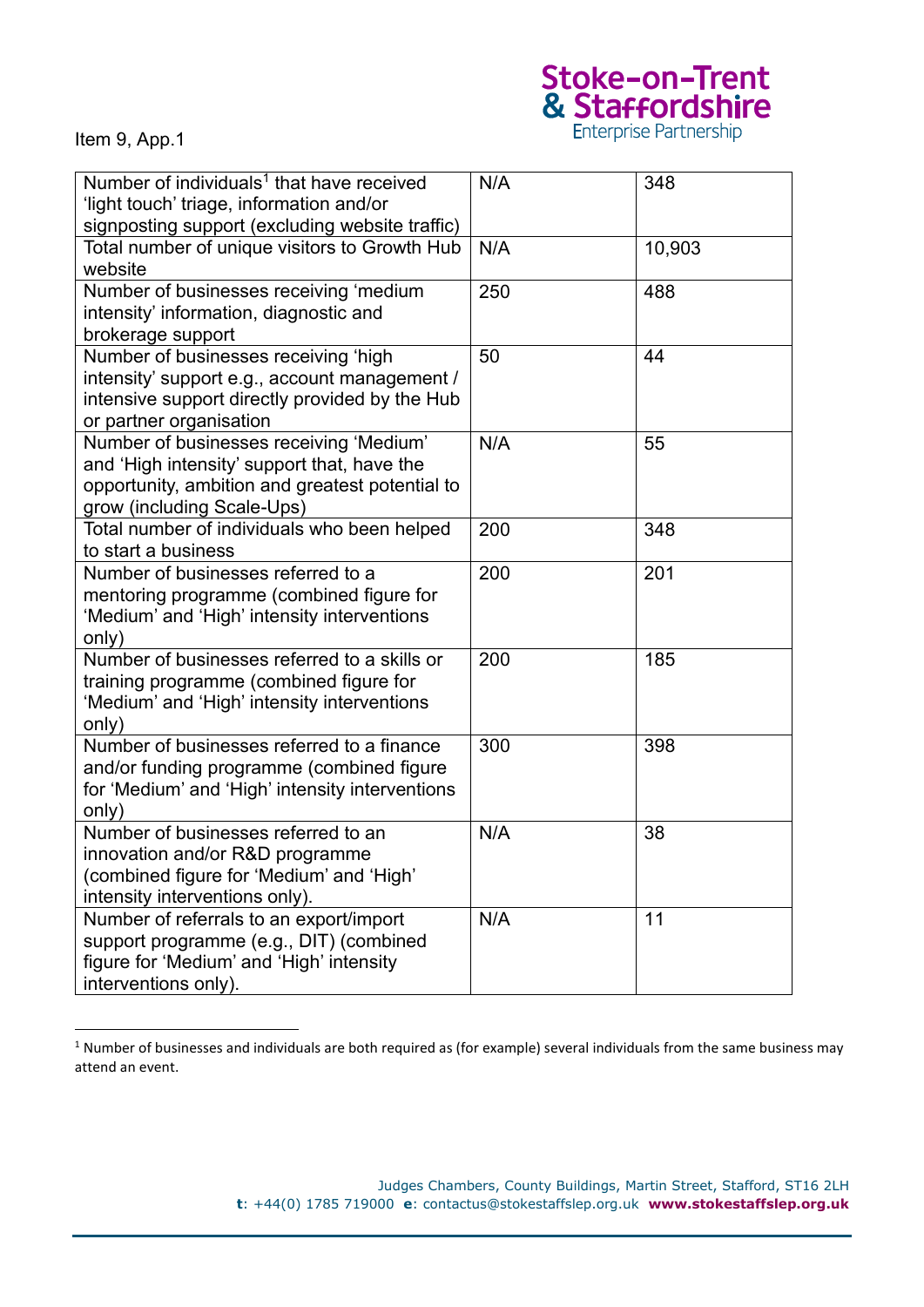

# **4.Growth Hub ERDF Grant Funding 2019 to 2023**

The two grant schemes are part of the Growth Hub ERDF project which provides up to 60% for staff salaries, a marketing budget as well as the grants.

#### **Small Business Grant Scheme – Contracted 31st December 2021**

|                                            | Programme Target<br>April 19 - June 23 | Target to Date 31st<br>December 2021 | Contracted to Date<br>31st December 2021 | Pipeline   | Remaining to Contract |
|--------------------------------------------|----------------------------------------|--------------------------------------|------------------------------------------|------------|-----------------------|
|                                            |                                        |                                      |                                          |            |                       |
| No. of Grants Awarded                      | 170                                    | 110                                  | 108                                      |            | 56                    |
| <b>Value of Grants</b>                     | £1,176,000.00                          | £712,716.00                          | £789,049.39                              | £46,300.00 | £340,650.61           |
| <b>Private Sector Investment Attracted</b> | £784,000.00                            | £475,144.00                          | £1,058,380.04                            | £30,866.00 | $-E305,246.04$        |
| Jobs                                       | 140                                    | 91                                   | 99                                       |            | 37                    |
|                                            |                                        |                                      |                                          |            |                       |

#### **Notes:**

- The value of grants awarded is the amount of ERDF funding the business gets. Each business matches their grant funding with 40% of their own funding.
- Each grant is awarded of up to a maximum of £10,000 for machinery, equipment or premises improvement that will assist a business to grow.
- Pipeline consists of applications received but not fully appraised or ready for panel.

|                                            | Programme Target<br>April 19 - June 23 | Target to Date | Contracted to Date<br>31st December 2021 31st December 2021 | Pipeline | Remaining to Contract |
|--------------------------------------------|----------------------------------------|----------------|-------------------------------------------------------------|----------|-----------------------|
|                                            |                                        |                |                                                             |          |                       |
| No. of Grants Awarded                      | 80 <sub>1</sub>                        | 24             | 19.                                                         |          | 61                    |
| <b>Value of Grants</b>                     | £125,001.00                            | £31,091.00     | £45,576.00                                                  |          | £79,425.00            |
| <b>Private Sector Investment Attracted</b> | £83,334.00                             | £20,727.00     | £35,084.00                                                  |          | £48,250.00            |
|                                            |                                        |                |                                                             |          |                       |

#### **IRP Grant Scheme – Contracted 31st December 2021**

#### **Notes:**

- The Investment Readiness Scheme exists to provide businesses with support to create financial documentation such as forecasting to enable them to apply for investment into their business.
- SME Restart & Kickstarting Tourism grants were available to businesses between September 2020 and March 2021, for the same purpose as the IRP but at 100% intervention. In April 2021 Staffordshire To Thrive grant scheme launched offering 100% grants for the same support. To Thrive will end in June 2022, and we envisage then that the take up of the IRP grants will improve particular as the offer of marketing strategy support is now included in the scheme.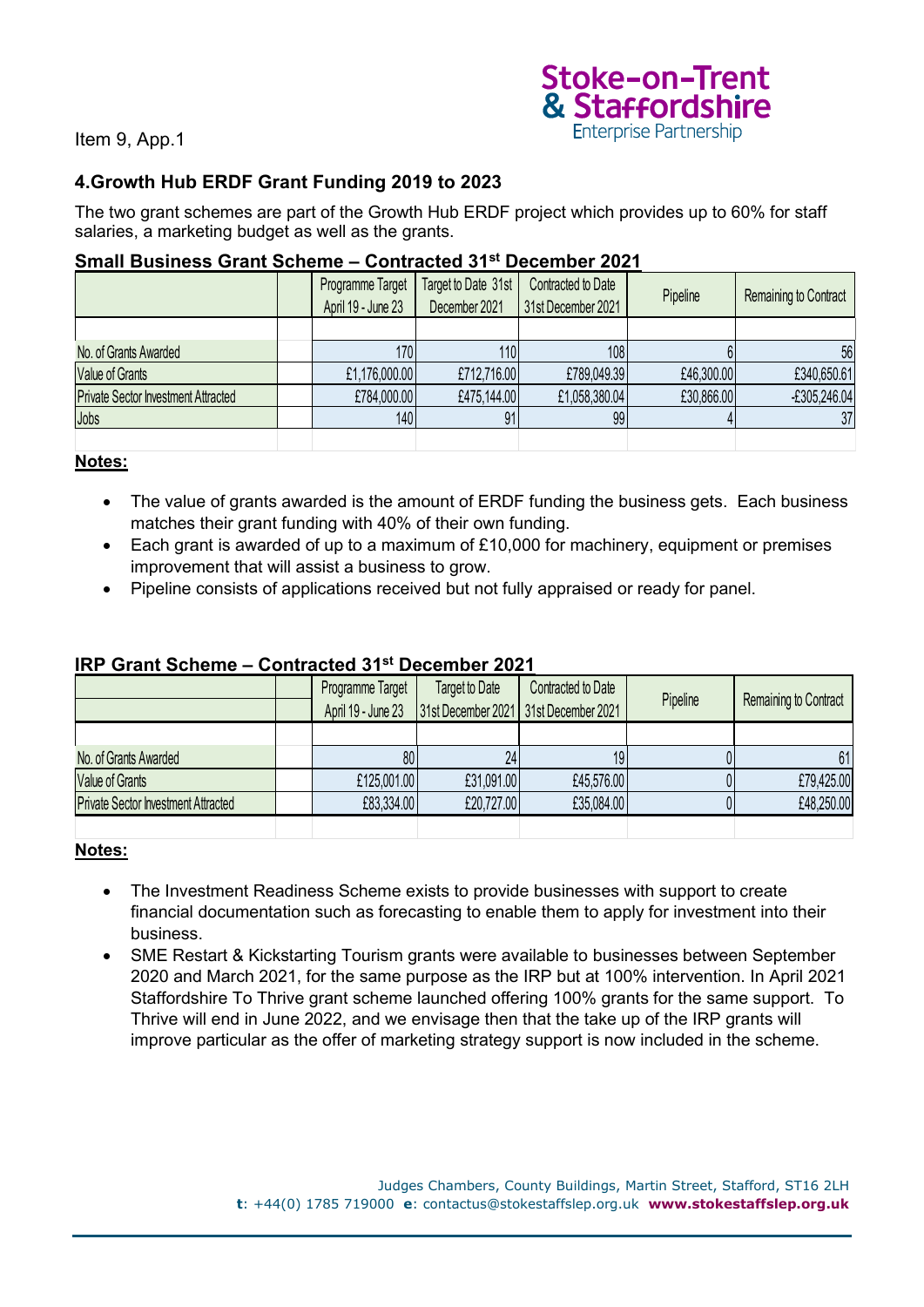

# **Programme Update – Outputs Claimed 31st December 2021**

|                                                                                                | Programme Target<br>April 19 - June 23 | Target to Date<br>31st Dec 2021 | Achieved to Date<br>31st Dec 2021 | Difference to Date | Remaining to End of<br>Programme |
|------------------------------------------------------------------------------------------------|----------------------------------------|---------------------------------|-----------------------------------|--------------------|----------------------------------|
|                                                                                                |                                        |                                 |                                   |                    |                                  |
| C1 (No. of Enterprises Receiving Support                                                       | 283                                    | 134                             | 121                               | 13                 | 162                              |
| C2 (No. of Enterprises Receiving Grants                                                        | 250                                    | 113                             | 104                               | 9                  | 146                              |
| C4 (No. of Enterprises Receiving Non-<br>Financial Support - 12 Hours)                         | 33                                     | 21                              | 19                                | $\mathfrak{p}$     | 14                               |
| C6 Private Investment Matching Public<br>support to Enterprises (Grants)                       | £867,334.00                            | £495,886,00                     | £477,593,17                       | 18292.83           | £389,740.83                      |
| C8 Employment Increase in supported<br><b>Enterprises</b>                                      | 140                                    | 91                              | 56                                | 35                 | 84                               |
| P13 No. of Enterprises Receiving<br>Information, Diagnostic and Brokerage<br>Support - 3 Hours | 760                                    | 502                             | 423                               | 79                 | 337                              |

#### **Notes:**

**C2 –** Although we have awarded 127 grants (108 small business grants and 19 IRP grants) we can't claim them as an output until the business claims the money. They remain as committed until that time.

**C6** – The Private investment in the first two tables refers to the amount of investment the businesses have made themselves. The amount claimed as an output can only be 40% of the grant award**.**  Whilst we can report on the total of private investment attracted, we can't claim the full amount as an output.

**C8** – No. of jobs committed by approved grant applicants is 99 from 108 applications. Applicants who apply for less than £5k are not required to create a job according to the criteria of the scheme. No. of jobs actually evidenced as being created is 56. All applicants who have committed to create jobs in their applications have been contacted, but we are still awaiting a response off many of them. The ones that have responded but haven't created jobs have given the following reasons:

- Redundancies made during the pandemic (their headcount has to increase from that at application stage before we can claim the job as an output)
- Plans to recruit have been put on hold due to the pandemic
- Staff furloughed during the pandemic so need to revisit their growth plans

The team are continuing to chase applicants who have not responded.

**P13 –** At the time of preparing this report not all diagnostics had been uploaded to the CRM**,** so these are diagnostics that we have evidence for. Numbers have dropped during the pandemic as more non eligible sectors have been requesting diagnostics. Whilst the Growth Hub can carry out the diagnostic on an ineligible business, it cannot be claimed as an output for the ERDF programme. All diagnostics, however, are counted when reporting Growth Hub activity to BEIS.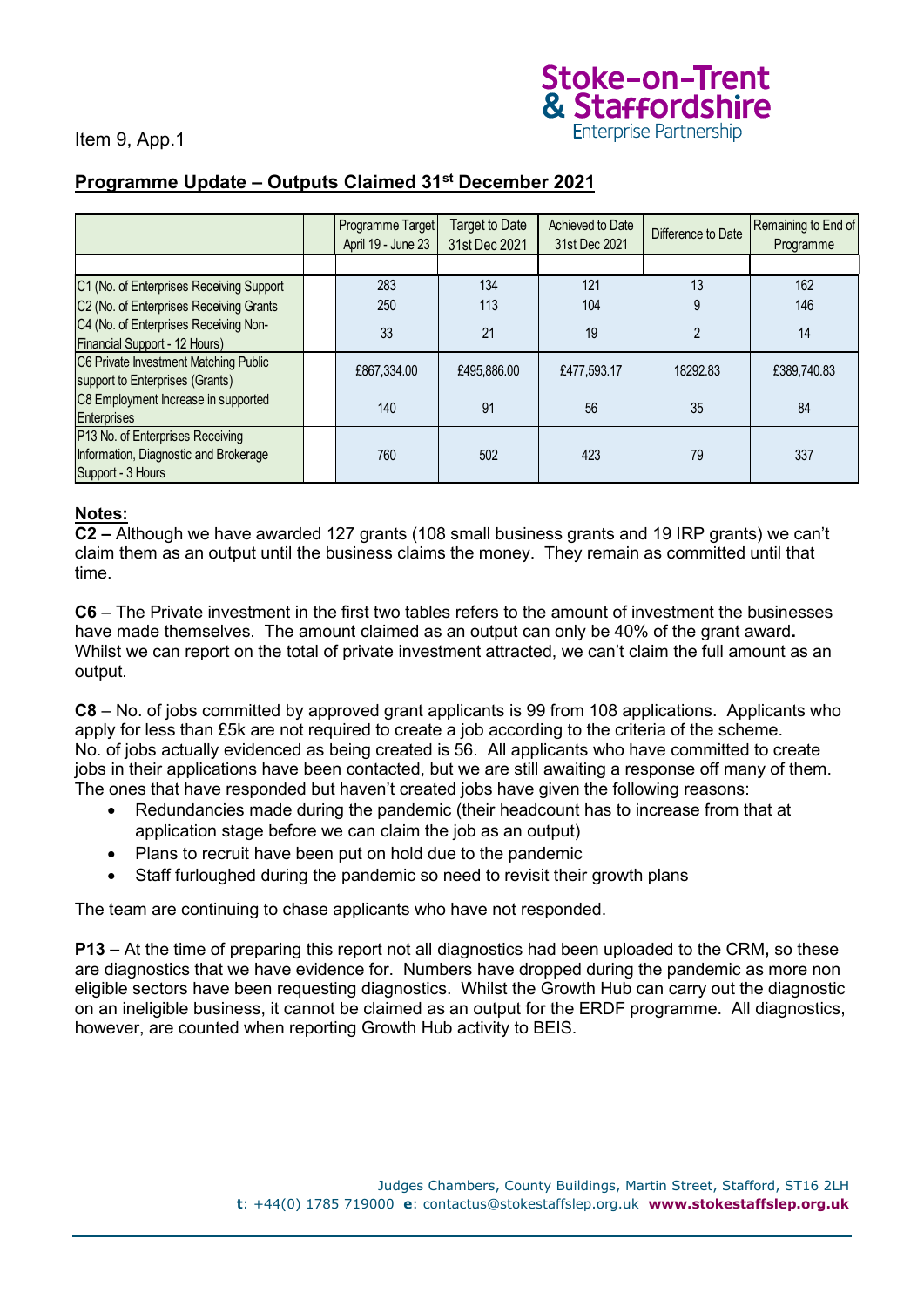

#### **We have until June 2023 to achieve and report on all outputs Total Expenditure 31st December 2021**

|                                               | Programme Target<br>April 19 - June 23 | <b>Target to Date</b><br>31st Dec 2021 | Achieved to Date<br>31st Dec 2021 | Difference to Date | Remaining to End of<br>Programme |
|-----------------------------------------------|----------------------------------------|----------------------------------------|-----------------------------------|--------------------|----------------------------------|
|                                               |                                        |                                        |                                   |                    |                                  |
| <b>Capital (Small Business Grant Scheme)</b>  | £1,960,000                             | £1,187,860                             | £1,136,152                        | £51,708            | £823,848                         |
| <b>Revenue</b>                                |                                        |                                        |                                   |                    |                                  |
| Salaries (Chambers & SCC)                     | £2,420,434                             | £1,520,554                             | £1,483,575                        | £36,979            | £936,859                         |
| <b>Marketing</b>                              | £55,000                                | £38,000                                | £37,910                           | £90                | £17,090                          |
| <b>Consultancy (Summative Assessment x 2)</b> | £12,000                                | £6,000                                 | £4,130                            | £1,870             | £7,870                           |
| Grants (IRP Grant Scheme)                     | £208,335                               | £51,819                                | £57,817                           | $-E5,998$          | £150,518                         |
| <b>Total Revenue</b>                          | £2,695,769                             | £1,616,373                             | £1,583,432                        | £32,941            | £1,112,337                       |
| Programme Total (Capital & Revenue)           | £4,655,769                             | £2,804,233                             | £2,719,584                        | £84,649            | £1,936,185                       |

#### **Notes:**

- The total expenditure is the amount we submit to DLUHC which match from partners and businesses. We receive 60% of the total expenditure as detailed in the table below.
- Expenditure can only be reported and claimed once defrayed. Therefore, although contracted capital funding is above the target, businesses have yet to claim the funding so achieved is slightly below target. There is generally a lag between approval being given and businesses claiming the funding from the Hub.

### **Total ERDF Expenditure Claimed 31st December 2021**

|                                                | Programme Target<br>April 19 - June 23 | Target to Date<br>31st Dec 2021 | Achieved to Date<br>31st Dec 2021 | Difference to Date | Remaining to End of<br>Programme |
|------------------------------------------------|----------------------------------------|---------------------------------|-----------------------------------|--------------------|----------------------------------|
|                                                |                                        |                                 |                                   |                    |                                  |
| <b>Capital (Small Business Grant Scheme)</b>   | £1,176,000                             | £712,716                        | £681,691                          | £31,025            | £494,309                         |
| <b>Revenue</b>                                 |                                        |                                 |                                   |                    |                                  |
| Salaries (Chambers & SCC)                      | £1,452,261                             | £912,333                        | £890,145                          | £22.188            | £562,116                         |
| <b>Marketing</b>                               | £33,000                                | £22,800                         | £22,746                           | £54                | £10,254                          |
| Consultancy (Summative Assessment x 2)         | £7,200                                 | £3,600                          | £2.478                            | £1.122             | £4,722                           |
| Grants (IRP Grant Scheme)                      | £125,001                               | £31,092                         | £34,690                           | $-£3,598$          | £90,311                          |
| <b>Total Revenue</b>                           | £1,617,462                             | £969,825                        | £950,059                          | £19,766            | £667,403                         |
| <b>Programme Total (Capital &amp; Revenue)</b> | £2.793.462                             | £1,682,541                      | £1,631,750                        | £50,791            | £1,161,712                       |

#### **Notes:**

• The total ERDF expenditure is the amount we receive from DLUHC based on 40% of the total expenditure . This the amount of funding the Growth Hub will receive via the Accountable body.

#### **We have until June 2023 to report and claim all expenditure.**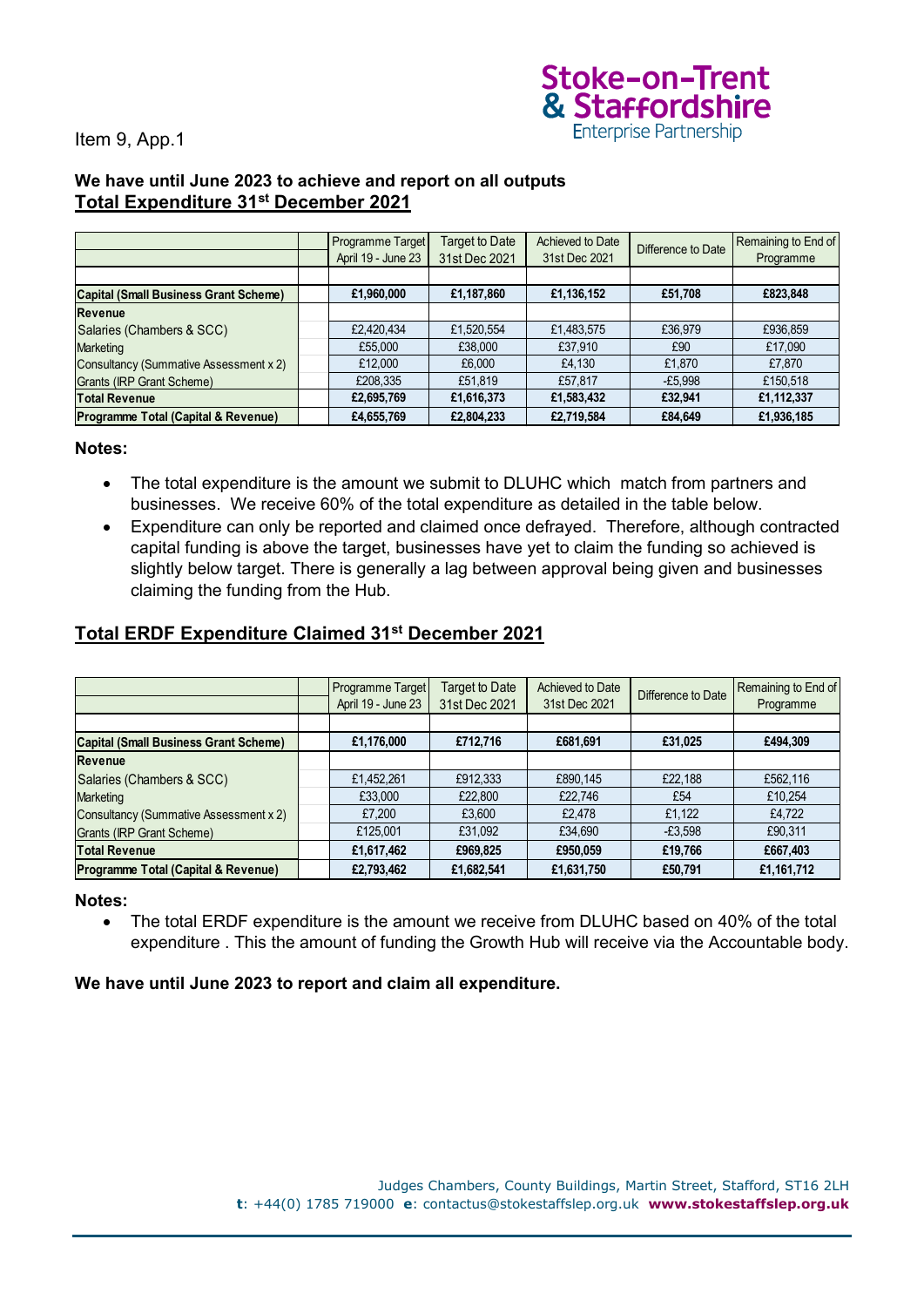

# **5.Future of the Stoke on Trent & Staffordshire Growth Hub**

The Growth Hub currently relies upon funding from two sources. The European Regional Development Fund has allocated £2,793, 462 funding from April 2019 until June 2023 and BEIS have provided an annual grant which for the last two years has been £536,000. In the years before 2020, the Hub received £205,000 from BEIS which meant that partner organisations paid the 40% of the Growth Hub staff salaries themselves. The increase in BEIS grant enabled staff to be 100% committed to the Hub. These two sources of funding pay not only for staff salaries, but also £1,301,000 in small business grants and other activities such as events, marketing, and business support with partner organisations.

At this point there has been little information forthcoming from the Government on the BEIS grant funding for 2022-2023. Growth Hubs have been informed verbally that funding is being allocated but we have received no formal assurances of this. There are specific items at risk of ceasing if this funding is not approved. (See point 2.BEIS Schedule 1 Growth Hub 2021- 2022 Grant Spend of this report)

The areas which need the most consideration are the largest spend items such as the following:

- Salaries 40% this is for Growth Hub staff both Chamber of Commerce and SCC who are funded by ERDF. £48,500 per quarter
- Salaries 100% three members of staff are funded by the BEIS grant alone. £23,100 per quarter.
- Staffordshire Business Helpline £10,100 per quarter.
- Business Growth Service Stoke on Trent City Council's services to the Growth Hub. £10,000 per quarter
- CRM, Diagnostic Tools, FAME Software support for the Hub. £8,000 per quarter.

As the conditions of the ERDF funding are specific and difficult to change, there is no other source of funding that can be used for the above items other than the BEIS grant. Growth Hubs do not have any reserved funding as all allocated BEIS funding has to be spent on an annual basis to zero and ERDF funding is claimed back according to spend.

Without BEIS funding the consequences could be the following:

- Salaries 40% as there is no formal agreement this would revert to being the responsibility of the employing organisations. It would be prudent to give the employing organisations sufficient notice should changes be made to staff funding.
- Salaries 100% the three staff could be served notice unless they can be included into the ERDF programme. Discussions are taking place with DLUHC about this and we